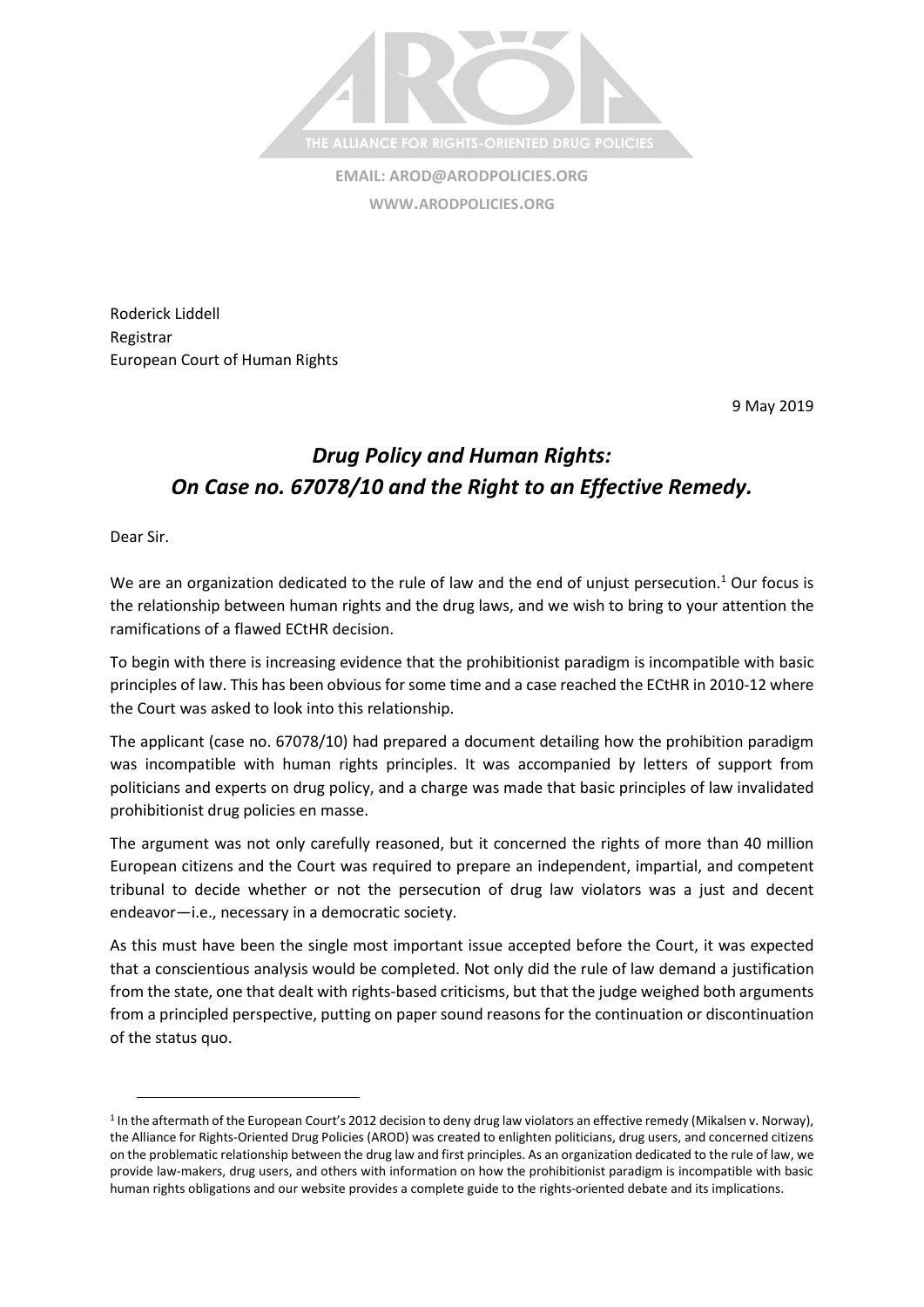

Even so, no such thing happened. After looking at the evidence, the judge V.A. de Gaetano simply decided that "in the light of all the materials in its possession, and in so far as the matters complained of were within its competence, the admissibility criteria set out in Articles 34 and 35 of the Convention" had not been met, and that was it.

Now, the judicial reasoning presented was most thorough, the applicant was qualified, and there was nothing of relevance in these articles that vindicated the decision of the Court.

Speaking of the argument, it was vetted by professors of law, and the judge had no good reasons for dismissing the case. This is demonstrated by the fact that more recent constitutional courts have looked at this issue (as it refers to the possession and use of cannabis specifically), and the meticulous judicial reasoning presented by these courts are fully in line with the applicant's, only eclipsed by his perspective.

You see, while these constitutional courts validated the right of drug users to be free from unjust persecution, the contestant held that this should also apply to drug dealers and producers.

#### **The Argument**

The reasoning for this is simple. Our constitutional heritage puts principles of autonomy, equality, proportionality, dignity, and the liberty presumption at the core of our conventions; they are the very basis for the rule of law and any proper human rights analysis begins with these principles. When it comes to drug policy, therefore, we must weigh the right of the state to criminalize a population group against the right of the individual to be free from persecution, and the liberty presumption puts the burden on the state to show good reasons for denying autonomy.

This rule applies even when it comes to drug consumption. The reason for this is that drug users are not merely the sorry lot they have been portrayed to be; like alcohol users, 90 percent are functioning citizens who can show good reasons for taking drugs, and whether it comes to the stopping of pain or the expansion of consciousness illicit drugs have proven invaluable tools.

That is why more and more drug users are complaining to constitutional courts. They claim that their persecution is not within the perimeters of constitutional law and that their criminalization is hurting society. While this is difficult for prohibitionists to accept, this is now recognized by the constitutional courts of Alaska, Georgia, Mexico, and South Africa, and as there are recognized autonomy interests involved when it comes to a choice in drugs, we have no business persecuting drug users.

*This is the dawning understanding that explains the international trend towards decriminalization of drug use. It is a good thing, but if we recognize that there are legitimate autonomy interests involved when it comes to drug consumption, we must also recognize that the idea of persecuting drug dealers and producers makes no sense.* 

It makes no sense because, as Lysander Spooner noted, these people are merely accomplices of the user, and it is a rule of law, as well as reason, that if the principal in any act is not punishable, the accomplice cannot be.

Having discarded the old idea of drug users as a depraved flock of beings, people that need to be protected from themselves, there is simply no legal basis for the continued persecution of drug dealers and producers. Instead, we must as a society awaken to the realization that, when all is said and done, the drugs themselves are neither good nor bad, but substances that can be used for better or for worse, and that there are the same supply and demand factors (and the same patterns of overall unproblematic use) involved when it comes to licit and illicit drugs.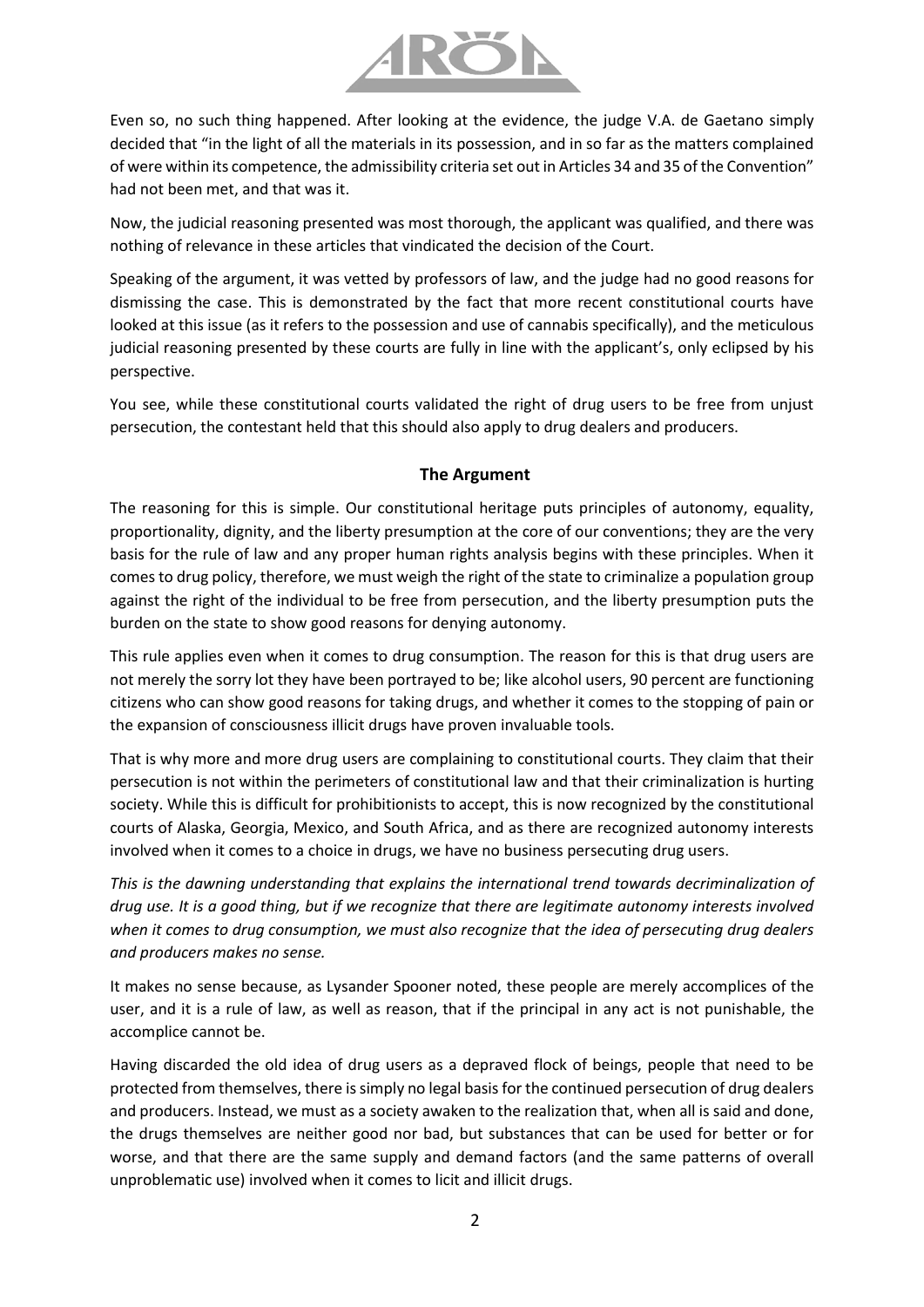

From a constitutional perspective therefore, the average drug dealer has less to fear from the rule of law than the average policeman and legislator, for while the former in this balancing of scales has been weighted and found an agent of autonomy the latter is shown to be agents of tyranny.

Hence, reparations must be made. And the moral code of society, having proved to be supported by totalitarian predispositions, must be calibrated towards more wholesome ideals, values, and principles through a recognition that drug prohibition has been a crime against humanity—a mass movement gone terribly wrong.

#### **The Controversy**

It is perhaps, then, not so strange that the judge failed to accept this argument. Having suffered the role of the villain for a century, society has become habituated towards persecuting those involved with the drugs economy and the idea that they have rights is now somehow objectionable. That would imply some moral standing, and as this would leave prohibitionists feeling less secure about their own moral ground it takes courage to look at drug policy from the perspective of first principles.

Nevertheless, the integrity of law demands a sacrifice. As the applicant documented before the European Court, the engine behind drug prohibition is not only powerpolitics but the scapegoating mechanism, $^2$  and this makes these people the victims of profoundly unjust laws. Incompatible with the rule of law, because these laws are built on totalitarian principles and reversed logic, all stemming from belief in an overblown enemy image and other superstitions.<sup>3</sup>

Indeed, as drug prohibition has been documented to be a result of the scapegoating phenomenon, our tendency to blame vulnerable groups for problems that are a collective responsibility, it represents the same basic phenomenon as the inquisition and the persecution of witches and Jews. It is a testimony to our collective failure to do away with the sins of our fathers,<sup>4</sup> and reasoning from first principles our moral drift becomes plain.

<sup>&</sup>lt;sup>2</sup> The Applicant had prepared a book called HUMAN RISING: THE PROHIBITIONIST PSYCHOSIS AND ITS CONSTITUTIONAL IMPLICATIONS (2010) which was delivered to the Court. A translated and updated version is presented with this letter and as you can see, the case against prohibition is staggering. While the de Gaetano Court failed to address its concerns, officials at the Private Office of the Secretary General, the Parliamentary Assembly, and the Pompidou Group recently received it as a report documenting largescale and ongoing human rights violations—and unlike de Gaetano, they are taking it seriously. There is a recognition that whereas human rights obligations are becoming more pronounced little is known on the extent to which human rights law invalidate the prohibition paradigm. In their reports on this (see note 20), the COE lament the lack of involvement from the ECtHR, and until the Court takes a hard look at this issue, this work provides a baseline study on the problem of human rights and drug laws—which is what has been missing so far. Hence, at the Pompidou Group, the executive secretary has thanked us and asked the Presidency to inform all member states on our position, and at the Private Office of the Secretary General the report and our concerns have been forwarded to the Committee on Legal Affairs and Human Rights, which is in the process of preparing its own baseline report. We have established good contacts with its Rapporteur, and as the reasoning of *HUMAN RISING* remains uncontested, we expect that it will be of great value to the COE. At the very least, in the run-up to the 2019 CND session, the Ambassador to Iran (for Finland) referred to it as a "priceless volume", and to those concerned about the rule of law, it really is. See appendix (1)

<sup>&</sup>lt;sup>3</sup> Legislative records show that the reasons presented for the persecution of drug law violators stemmed from a belief that drugs were all bad and that society needed protection from them. While a certain percentage of drug users, like alcohol users, end up with a poor functioning due to excessive use, the large majority however will do fine and there is little indication that drug laws are helping consumers. Nor is there any meaningful indication that they are helping society, and this puts them at odds with constitutional thinking. See MIKALSEN, *HUMAN RISING* (2019)

<sup>4</sup> Due to our collective eagerness to be deceived, to live our days in a great escape from commitment to those values, ideals, and principles that we officially preach, the scapegoating phenomenon has followed us through history. Psychologically, it provides relief for those who thrive on unconsciousness, those who demonize and oppress others for reasons of ignorance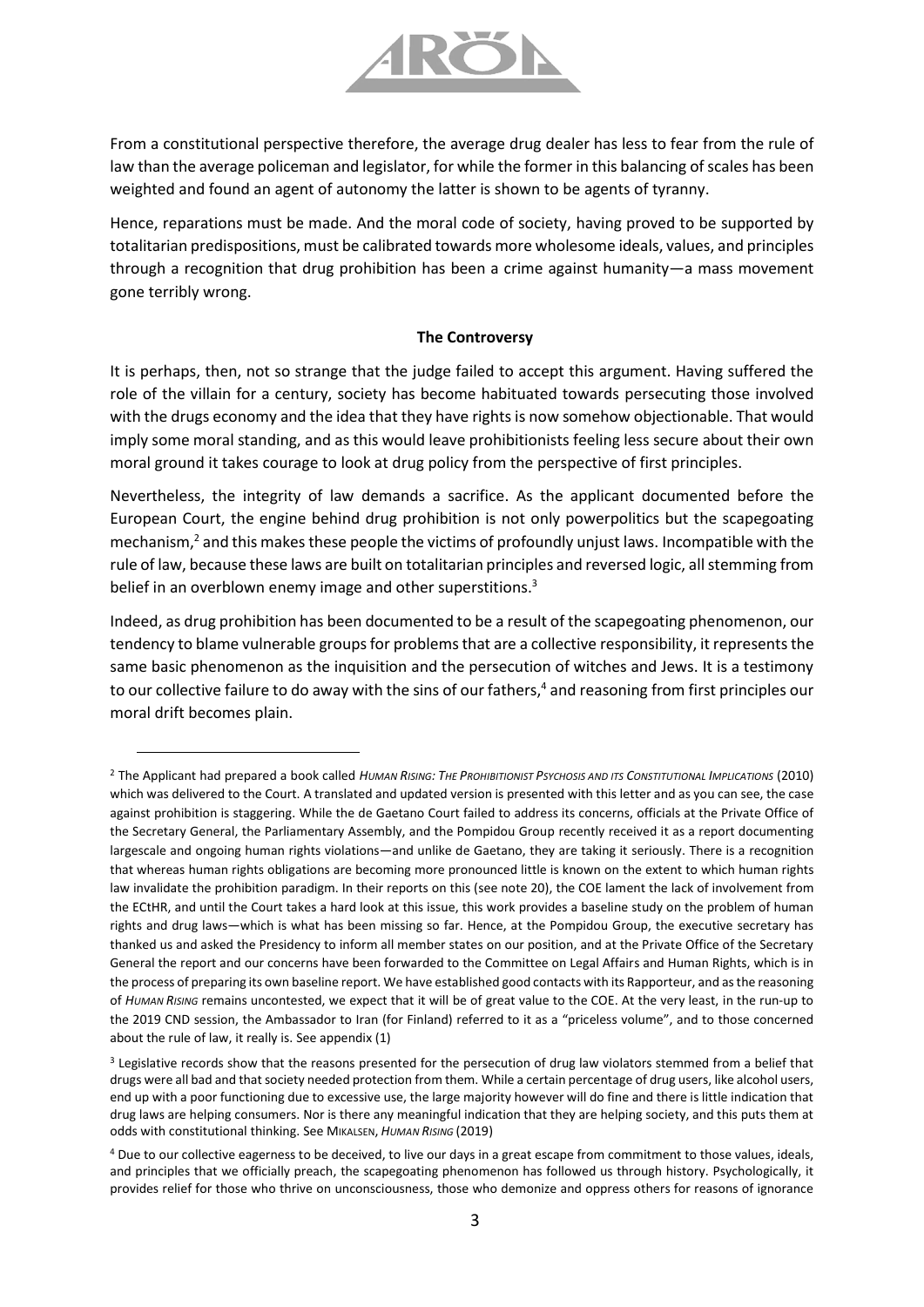

We find then that in reversing the liberty presumption in matters of drug consumption, we have not only paved the way for a meteoric rise of organized crime, but we have criminalized large portions of the population based on exactly the same psychological phenomenon that ensured the persecution of Jesus, Christians, heathens, or homosexuals.

Thus, principled review is psychologically demanding. As a society, we find ourselves in the very same situation as America under slavery, or South Africa under apartheid, and it takes courage to stand with higher law when immorality has become policy. Indeed, a study of constitutional challenges to the U.S. drug laws (attached with this application)<sup>5</sup> revealed that no more than ten percent of judges had the acumen to see their day and age in a historical context, correctly deducing the implications of first principles. Yet, this is what the constitution demands, and so officers of law must be aware of this problem.

The integrity of law, after all, is intimately bound with your ability to anchor analysis in principled reasoning. In times of moral panic, loyalty to the status quo is treason to our constitutional heritage and it is important that we stay firm with those ideals, values, and principles that follow from the Wholeness perspective. Morally, this is the only ground, and it is coincidentally also the rule of law.

The rule of law is always found in the principles of natural justice. And as the objective of the Court is to channel and anchor Higher law for the purpose of "achieving a greater unity between its members and realizing the ideals and principles which are their common heritage and facilitating their social and economic progress",<sup>6</sup> it is a great shame that judge de Gaetano so easily denied more than 40 million Europeans their day in court.

As he himself noted in a speech marking the 70th anniversary of the universal declaration of human rights*:* "We know that the law to which we are asked to submit, ostensibly in order to be free, may actually be a law which allows arbitrariness, or which makes improper distinctions; indeed, it may be a law which violates fundamental human rights as we understand them today."<sup>7</sup> Thus, as he continued, "for the Rule of Law to be effective there must be a genuine predisposition, an attitude, of those in any position of power to give practical effect to functional aspects of the Rule of Law, in other words to go beyond merely paying lip service."<sup>8</sup>

De Gaetano, then, are fully aware that "the principle of non-discrimination requires the prohibition of any unjustified unequal treatment under the law and/or by the law, and that all persons shall have guaranteed equal and effective protection against discrimination." <sup>9</sup> He also knows that Article 6 in the Convention guarantees a right of "access *to justice before independent and impartial courts, including judicial review of administrative acts"*. <sup>10</sup> And yet, when faced with reality, de Gaetano did not accept his duty to let 40 million persecuted citizens have a fair hearing.

and self-neglect, and so the drug laws belong to the same class of laws that summarize our worst follies—the race laws, etc. For more on this, see MIKALSEN, *HUMAN RISING* (2019) chapter 3.2.

<sup>&</sup>lt;sup>5</sup> MIKALSEN, TO RIGHT A WRONG: A TRANSPERSONAL FRAMEWORK FOR CONSTITUTIONAL CONSTRUCTION (2016) part 3 (see Appendix 2)

<sup>6</sup> The Statute of the Council of Europe, Article 1(a).

<sup>7</sup> https://manueldelia.com/2018/12/vincent-de-gaetano-on-rule-of-law-read-the-speech-here/

<sup>8</sup> Ibid.

<sup>&</sup>lt;sup>9</sup> Ibid.

 $10$  Ibid.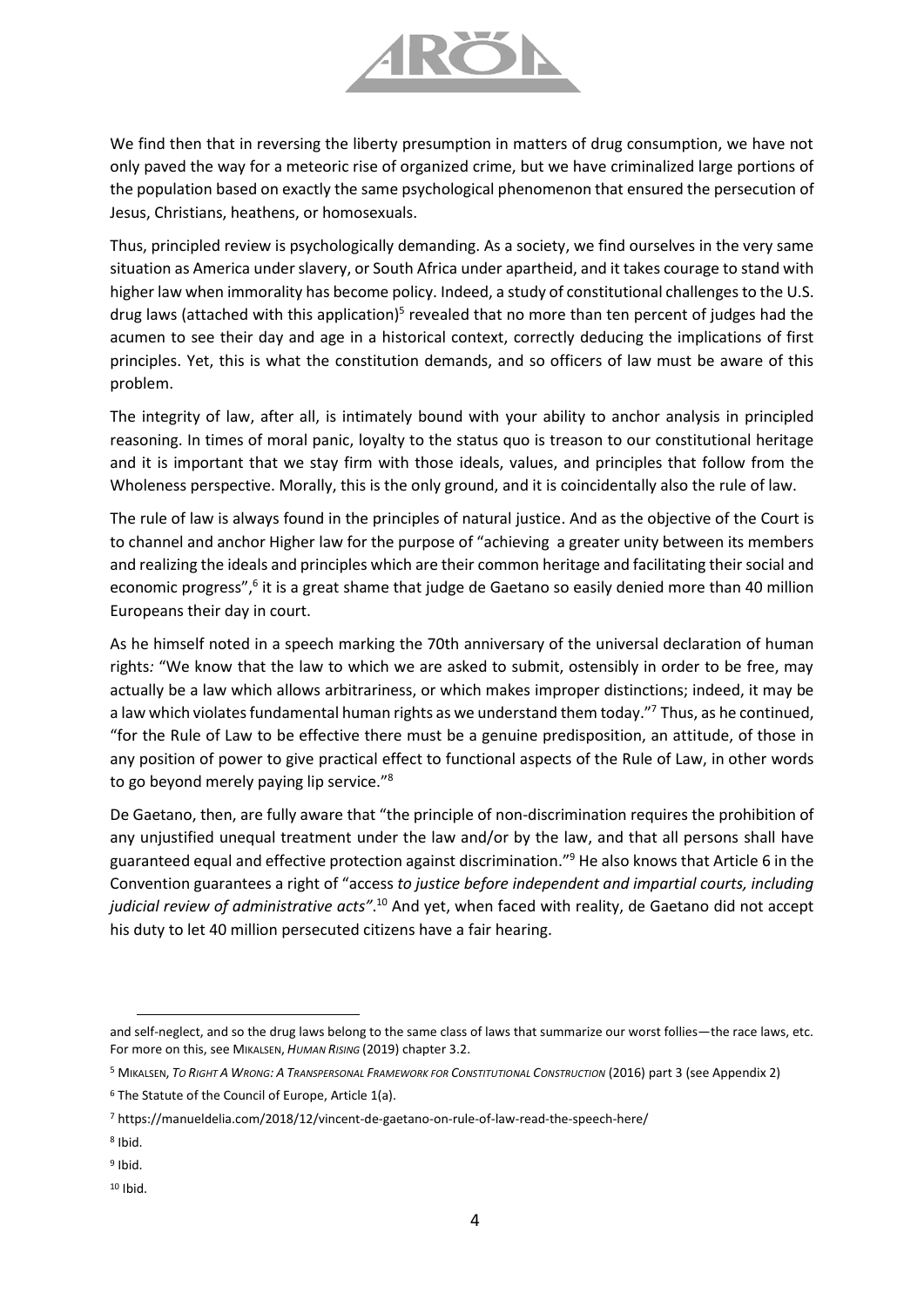

Based on no judicial reasoning, he ignored constitutional demands and the argument in defense of drug law violators. He simply took it for granted that the state had a right to continue its persecution and denied tens of millions an effective remedy.

Now, as the drug law can be proven to be a result of the scapegoating mechanism, $<sup>11</sup>$  the rule of law</sup> suffered significantly on this occasion. The decision was not even subject to an appeal, and to those concerned about the connection between justice and morality it is of great worry that the European Court so easily dismissed the rights of drug law violators to be free from persecution.

As can be shown, these violators are now hunted for no good reason and only a moral panic sustains the prohibition paradigm. Even worse, due to the psychological difficulty of accepting reality, those responsible for the rule of law have shied away from constitutional responsibilities, making arbitrary persecution and imprisonment a great problem.

It is a terrible position, one that puts a heavy burden on the COE, for we can say with certainty that the integrity of the de Gaetano Court must have been compromised either for reasons of powerpolitics or unconsciousness. As demonstrated by the report you now receive (which is a new version of the initial argument prepared before the ECtHR), only these forces can make us accept the persecution of drug violators, and one or the other must have ensured that the judge failed his duties to the rule of law.

### **The Mission of the Registrar**

We therefore turn to you, the Registrar of the European Court of Human Rights. The integrity of law, as well as your institution, is at stake. And as your main objective is to "assist the Court in establishing and maintaining case-law which is coherent, consistent and of high quality and which ensures the application of common minimum standards of human rights protection throughout the community of Convention states", it is our hope that you aspire to the cause of Justice.

As the Charter states, human rights law is there to protect any individual from arbitrary persecution. And while it may at first be difficult to understand that there are rights involved, principles of law that invalidate the premises of prohibition, no one can deny that the rights-argument deserves better.

We are talking matters of life and death, of persecution and imprisonment that concerns the rights of hundreds of millions.<sup>12</sup> In matters such as these, no court should be allowed to deny to its clients a voice against oppression, and the equality of arms principle puts a responsibility on the judge not only to let complex issues be heard, but to ensure that principled reasoning is applied.

*This is what is missing from the de Gaetano Court*. And the people of Europe deserve better than an easy dismissal. At the very least, the five questions that the rights-oriented discussion raises<sup>13</sup> deserve

<sup>&</sup>lt;sup>11</sup> This has been documented by psychologists, criminologists, judges, medical doctors, and professors of law, see MIKALSEN, *HUMAN RISING* (2019)

<sup>12</sup> As documented by *HUMAN RISING*, on a world-wide basis, every year drug prohibition continues another 400,000 die needlessly; another 5 million are wrongfully deprived of liberty; another \$400 billion in profits are given to organized crime syndicates; another staggering but unimaginable amount of pain and misery is inflicted on individual human beings; and another ridiculous amount—we are talking hundreds of billions—is spent on law-enforcement and bureaucratic maneuvering that has had little impact on drug use or supply, but whose only effective function is restricting a people's free will.

<sup>&</sup>lt;sup>13</sup> Considering that the rights-oriented debate puts the burden of proof on government, we have presented 5 questions that must be answered to the satisfaction of an independent, impartial and competent tribunal. However, despite contacting the agencies responsible for policy, the state has continued to ignore these questions and their implications. This is true both at the national and international level. Our website's archive section has much more to say on this, but it is in Norway that the greatest atrocities of law persist. While the Minister of Health officially supports policies based on human rights, he and his department refuse to respond to constitutional duties and we are in a situation where the Norwegian system, for ten years,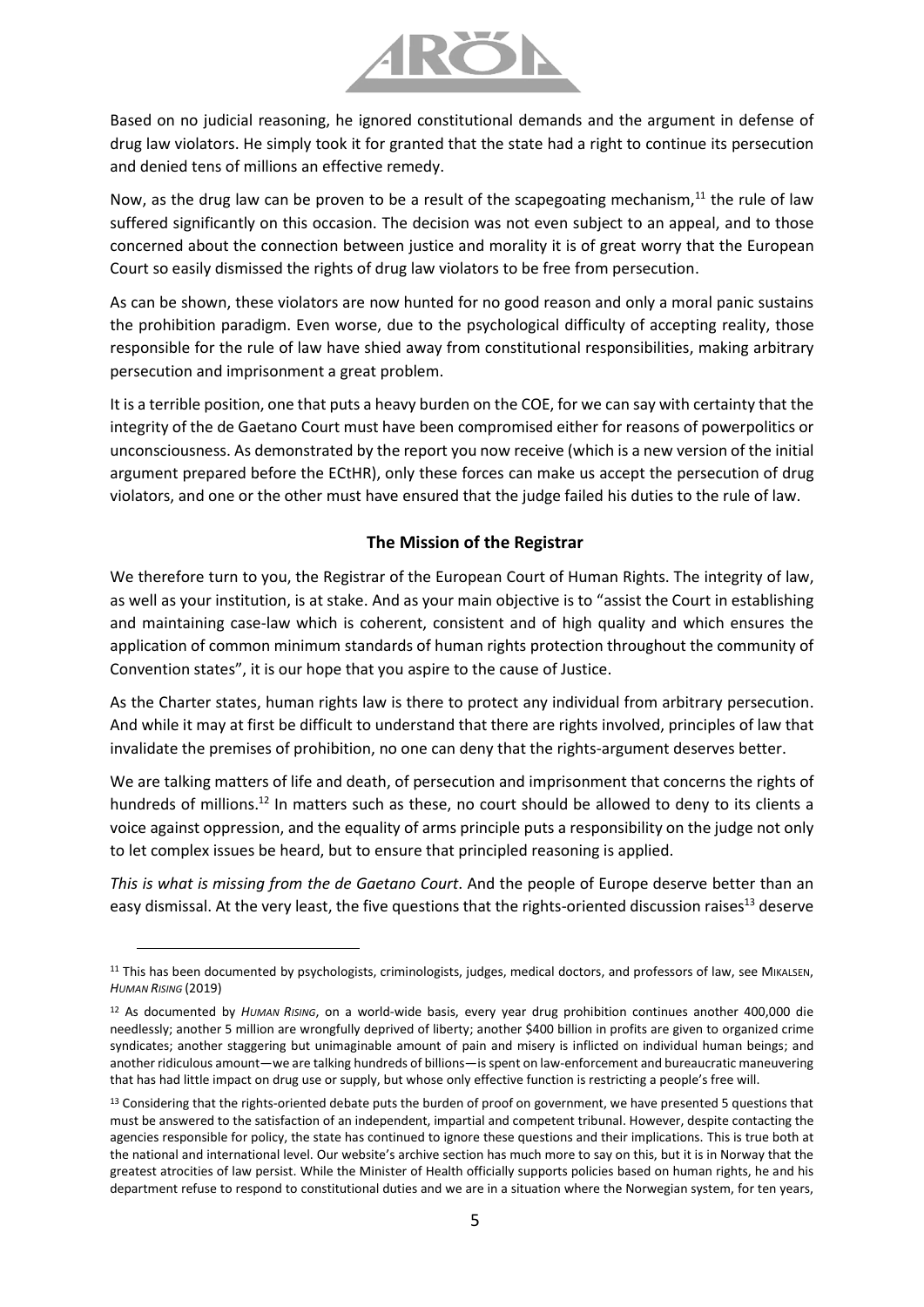

solid treatment, and strong legal reasoning should be presented to show why the principles of law dictate this or that. This is *the least* we can expect from a Court left with responsibility to defend the lives of more than 830 million against unjust coercion. And as an organization dedicated to the rule of law and the integrity of justice, we hold you to your oath.

On your website, the COE claims to be the continent's leading human rights organization. And that "to raise your profile and maintain your reputation", you "have the capability to respond rapidly to political developments and crises at all times, focusing on key issues including freedom of expression, the rule of law and judicial reforms in member states, as well as combatting discrimination, hate speech, corruption, and terrorism."

The documentation attached makes it clear exactly how this necessitates an immediate response on your part.<sup>14</sup> It is also evident that extraordinary circumstances call for extraordinary solutions, and we ask that you right this wrong, so that justice can be done to the victims of drug laws.<sup>15</sup>

### **The Status Quo and Beyond**

The process ofreparations has already begun in individual countries. And while it is shocking to awaken to the realization that society has been caught in moral panic,<sup>16</sup> those responsible for law and order have a duty to ensure the recalibration of law according to the demands of first principles. This is the only way to protect the integrity of the social fabric. This is the only way to save the rule of law, and this is the only way to maintain the credibility of the Council of Europe.

It is, after all, plain to see that the implications for de Gaetano's decision have been terrible, not only for the Norwegian people, but for Europe—and the COE—as well.

When it comes to the people of Norway, thousands have died needlessly and large population groups have been persecuted for seven more years by civil servants who neither recognize the rights-oriented debate nor the right to an effective remedy. When it comes to the people of Europe, drug law violators have been deprived of a much-needed opportunity to have their rights determined. And when it comes to the COE, the European Court's decision has cost a loss of standing. As you well know, institutions like yours are supposed to be our best defense against tyranny, and yet—as more and more constitutional courts invalidate the drug law—the COE appears progressively as apologists for state policies out of control.<sup>17</sup>

l

have denied to the persecuted an effective remedy. Drug law violators have even come forward, offering to take responsibility for several ton's worth of cannabis if only the state delivers on constitutional obligations, but the state continues to ignore the rights-oriented argument, making a mockery of law. See our website, or *HUMAN RISING* (2019) chapter 13.2.3

<sup>&</sup>lt;sup>14</sup> After de Gaetano's decision, the Court provides the intellectual alibi for a state of affairs which guarantees the continued persecution of 300 million, the continued incarceration of millions, and the continued misery of billions. It is a status quo that is being challenged by more and more drug users and human rights organizations, and you clearly have a responsibility to look at this from a more educated perspective.

<sup>15</sup> As the verdict of the de Gaetano Court was clearly flawed, we believe the proper way to do this is to for the Court to nullify the decision, in light of new evidence (pursuant to Rule 80). In the annals of jurisprudence, it is difficult to imagine a decision with worse implications for the rule of law, and we ask that the Court will not stand by its decision to deny the people of Europe a defense against drug prohibition.

<sup>&</sup>lt;sup>16</sup> While catastrophic in its implications for the rule of law, this is hardly controversial among policy analysts. After all, a majority has pointed out that not only is there no meaningful separation between legal and illegal drugs, but they also agree that the cure has proven worse than the disease. Speaking in principled terms, which is what constitutional interpreters do, this means that our drug policies have an increasing explanatory problem as compared to principles of equality and proportionality—and that this is merely ignored for reasons of convenience. See our website, or *HUMAN RISING* (2019)

<sup>&</sup>lt;sup>17</sup> As more and more states abandon the idea of a drug-free society, there is increasing evidence that regulating drug markets are a prerequisite for drug policies based on human rights. Some states are more inclined to accept this fact than others, and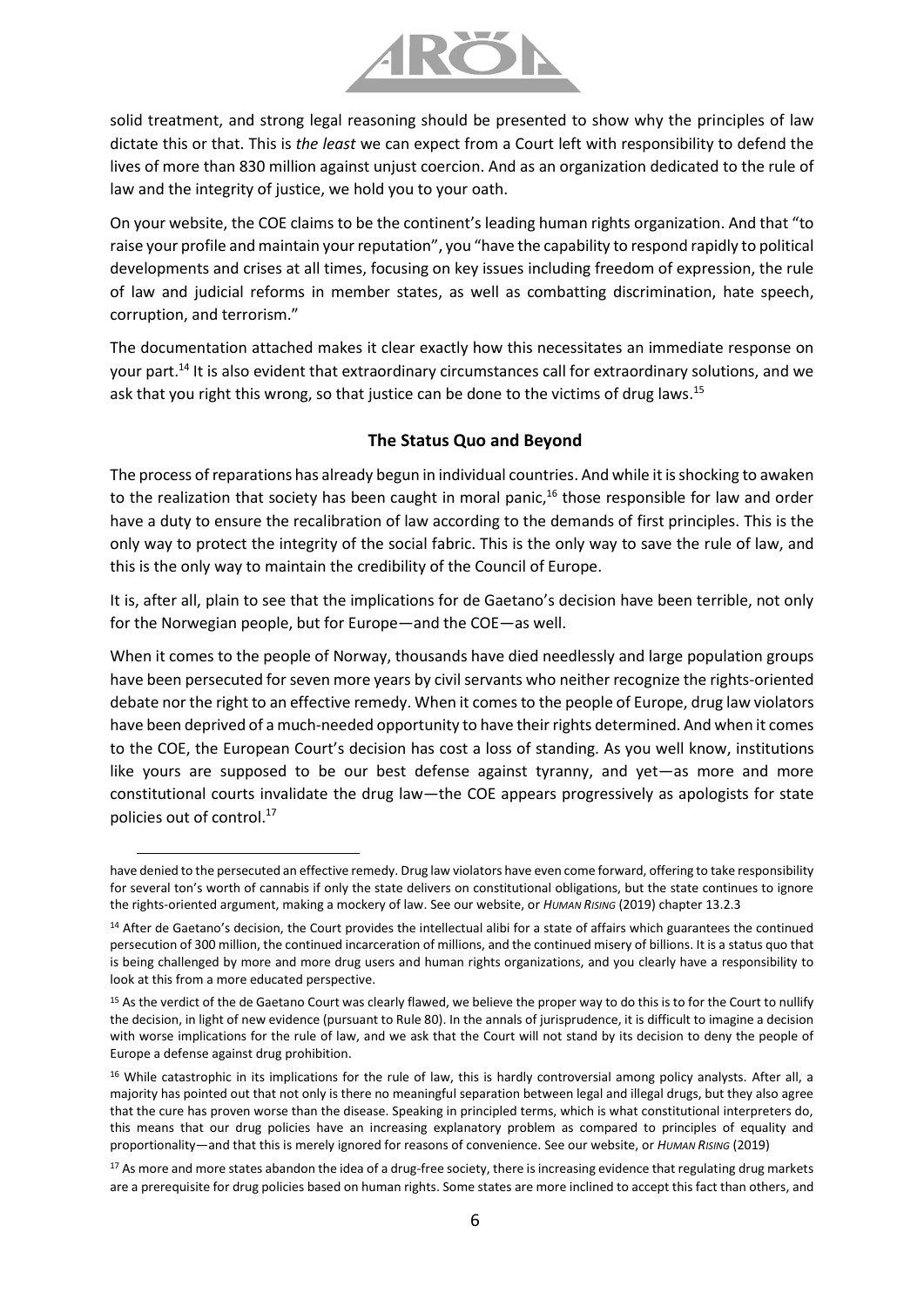

While unfortunate for those with a perceived interest in the status quo, this dynamic is not all bad. The persecution can only last as long as unconsciousness reigns and the emergent trend of decriminalizing drug use and regulating markets is a sign that people are growing wiser.

Fifty years ago, we did not know enough to think in terms of human rights and drug law. However, we know now that that the impulse to criminalize drug law violators stems from an unacknowledged psychological predisposition to embrace totalitarian principles; that these tyrannical inclinations are justified by a wretched psychology and reversing the law of supply- and demand into one of victim and aggressor; that this reversal makes prohibitionists think that they are doing God's work—that they are protecting society and helping drug users; but that the folly becomes plain if we merely consider (1) that we already have regulated production and sale of the most dangerous drugs; (2) that the ideal of a drug-free society has brought more pain and misery than illegal drug consumption; (3) that there are less intrusive ways more fit to deal with the problem of drug abuse; and (4) that drug users would rather deal with pushers than the police.

These facts are all out in the open. Hence, it is becoming increasingly difficult to maintain the cognitive dissonance which allows for a system of prohibition to continue along with mounting human rights concerns. Inevitably, the humanization of drug users is bringing light to dark corners of the psyche, and as the regulation of markets proceed, the myth of the drug dealer as society's enemy will also perish.

This trend is inherent in the fabric of time and cannot be reversed. The premises that once validated a system of drug prohibition no longer have much power to convince, and as moral panic becomes more difficult to sustain people are waking up to the reality of unjust oppression. We can see this process unfolding, for not only have human rights organizations like Amnesty International begun to focus their efforts towards this issue, but as the problems associated with prohibition become more pronounced, people are beginning to think in principled terms and politicians are heeding the call.<sup>18</sup>

As seen in this light, the European Court should not so easily accept the persecution of drug law violators. The tension between human rights obligations and the status quo is well-established, <sup>19</sup> so is

there is increasing polarity between those countries who want to move forward and those who resist, believing that the "War on Drugs" (and drug users) still can be won.

<sup>&</sup>lt;sup>18</sup> In Spain, for example, in 2017 the Catalan Parliament voted 118 against 8 to approve the creation of a legal framework for regulating the cultivation, distribution, and consumption of cannabis for reasons of autonomy. In Britain, in 2015, the All-Party Parliamentary Group on Drug Reform, recognizing the failures of the drug law and the difficulty of effecting political change, encouraged cannabis users to counter the law by advocating a human rights-based defense before the courts, pursuant to ECHR Article 8. In Holland and elsewhere professors of law are documenting the fallacies of prohibitionist reasoning, concluding with human rights violations and that the state has a positive obligation to regulate the cannabis economy. More and more states follow suit, and within a few years this "drug" will become just another commodity.

<sup>19</sup> As noted by a COE working Group: "Drug control policy and human rights are very often linked. The obligations of States under the Council of Europe and United Nations Conventions are to protect fundamental rights and freedoms, in particular the right to life and human dignity, the right to protection of health, the right to equitable access to quality health care services for all, the prohibition of any type of discrimination, as well as the right of children to be protected from narcotic drugs and psychoactive substances. Still, *state enforcement of criminal drug laws has in some cases resulted, directly or indirectly, in serious and sometimes widespread and systematic human rights violations*. *When poorly developed and implemented, drug policies have led to police harassment and violence, arbitrary detention, disproportionate sentencing and incarceration, discrimination, violations of the right to health, and other ill-treatment.* These unintended consequences of control policy are likely to vary greatly, depending on the drug and the operational context. . . . Examples of human rights violations have fueled the call for liberalization and humanization of drug control polices." Council of Europe, *Costs and Unintended Consequences of Drug Control Policies: Report by the expert group on possible adverse effects and associated costs of drug control policies* (2017) (our italics)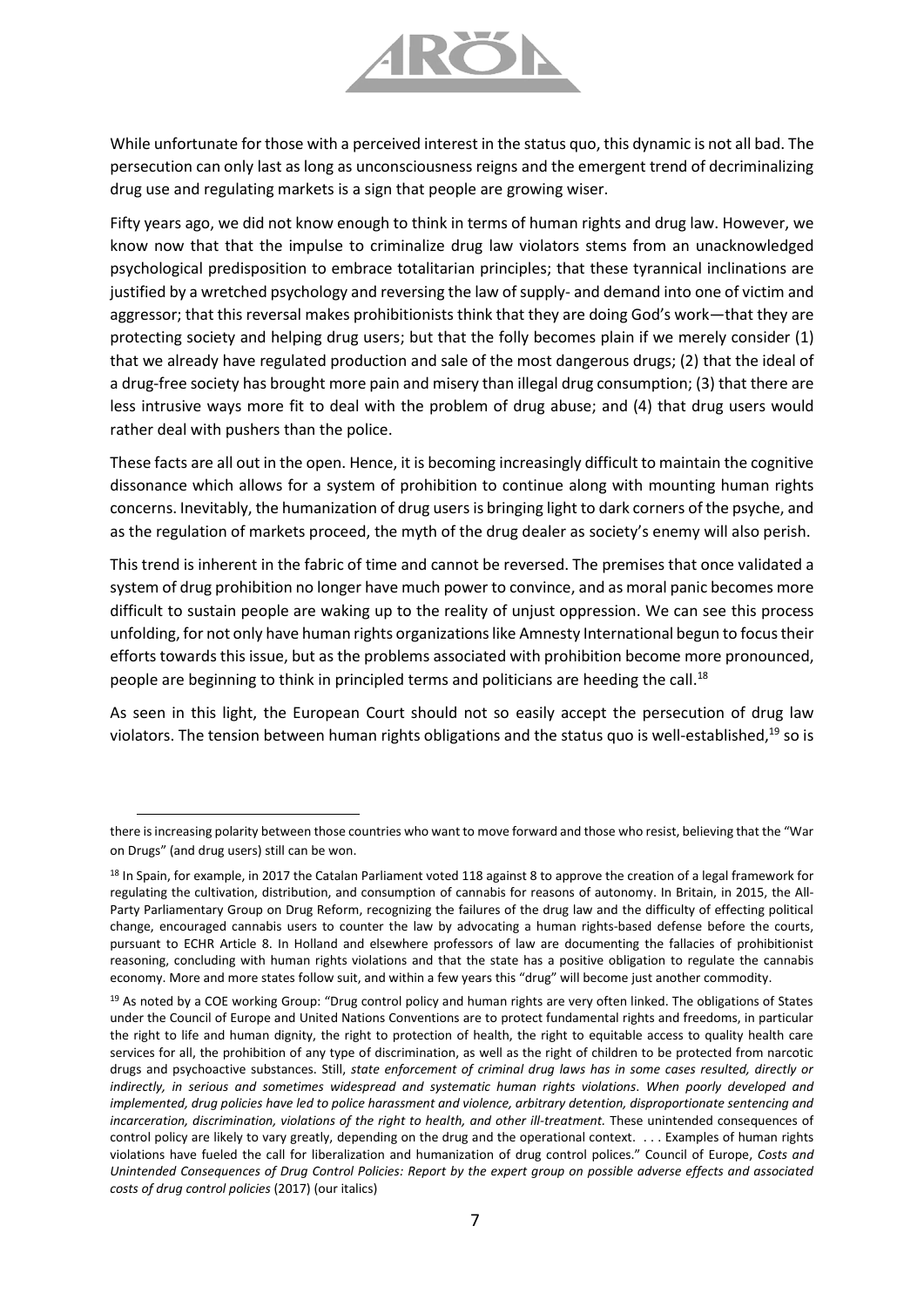

the duty of public officials to provide an effective remedy, and the decision of the Court is increasingly at odds with the rest of the COE.<sup>20</sup>

Indeed, it is the emergent recognition that drug law violators have rights that spur other COE bodies into action, that make them question the status quo and encourage "member states to conduct a comprehensive human rights-based review in their country".<sup>21</sup> Focusing on the importance of policies compatible with human rights obligations, these bodies are doing important work, but most states are ignoring human rights commitments.

Due to the inherent problem of recognizing the scapegoating mechanism as an engine of drug policy, there is a fear of what conscientious analysis may find, and the rights-oriented debate continues to suffer from a lack of principled reasoning. As the UN Special Rapporteur on the right of everyone to the highest attainable standard of mental and physical health, Dainius Pūras noted on the situation:

*"For two decades, the UN General Assembly has consistently called for drug control to be carried out 'in full conformity' with the UN Charter and international law and standards, specifically, human rights. While such language is welcome, it becomes meaningless unless underpinned by clear and explicit human rights standards and principles. Right now, this pledge only represents a consensus-based commitment repeated in different fora that remains far from being realized." 22*

It is here the Court should come to the aid of society. Identifying deficits of democracy in COE member states is the responsibility of the Court, and you not only have documentation that modern drug laws are the moral equivalent of the Jim Crow laws. You also have evidence that the political process has failed to provide violators an effective remedy, and recognizing that they represent the largest, most vilified and most extensively persecuted group in the world, your obligation to the rule of law is plain.

If you merely look at the evidence, you will find that the case against drug prohibition is overwhelming. Historically, there are few examples of legislation which has been more at odds with human rights concerns, and as the progression of society depends upon the extent to which institutions like yours adapt to emerging knowledge, we pray that ECtHR finds the integrity to stand with first principles.

<sup>21</sup> Ibid.

<sup>&</sup>lt;sup>20</sup> While the European Court continues to see this as a political issue, it is also a legal, moral, psychological, economic, social, and power-political problem. And those who look into these dimensions will find that they unite in the overwhelming conviction of reason that not only do current drug policies violate basic human rights, but that those in charge of policy have a responsibility to fix things. Hence, as human rights concerns become more pronounced, the Pompidou Group and the Parliamentary Assembly are doing what they can to resolve the tension between policy and conventional obligations. The latter is preparing a baseline report on the situation, while the former has accepted as one of three main thematic priorities to "promote protection of and respect for human rights and the dignity of all individuals in the context of drug programmes, strategies and policies." The Pompidou Group recognizes that "It is not possible at present to give an authoritative and comprehensive view on the human rights dimension of drug policy in the absence of concrete guidance from the bodies entitled to interpret and construe international human rights law, including the European Court of Human Rights." For this reason it encourages "member states to conduct a comprehensive human rights-based review in their country", reminding that "Within their respective roles, duties and responsibilities, all stakeholders–government, non-governmental organizations, scientific, professional and academic communities, international or regional organizations or agencies, as well as organizations representing service users–should contribute to the drug policy governance process. They should raise their voices to signal and prompt rectification of policies that are ostensibly contrary to human rights exigencies." Pompidou Group, *Statement on bringing human rights into drug policy development, implementation, monitoring and evaluation* (2017) p. 5

<sup>&</sup>lt;sup>22</sup> Open Letter by the Special Rapporteur on the right of everyone to the highest attainable standard of mental and physical health, Dainius Pūras, in the context of the preparations for the UN General Assembly Special Session on the Drug Problem (UNGASS), which will take place in New York in April 2016, 7 December 2015